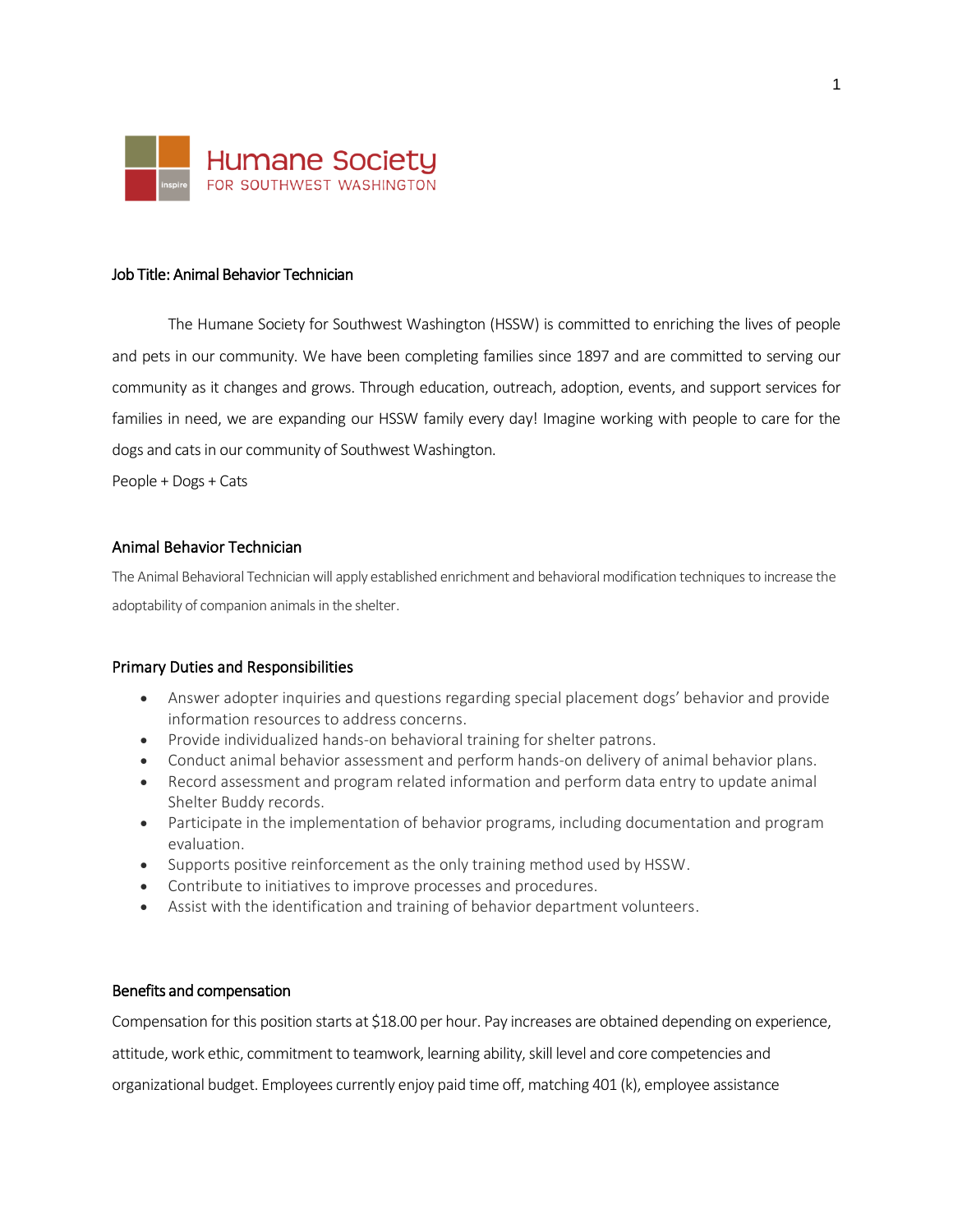program, FSA plan, employee discounts (to include partner organizations) and access to affordable life, disability, and accidental supplemental insurance. Full time employees are eligible to participate in HSSW's dental, vision and shared cost health insurance benefit plans.

# The Ideal Candidate

- Displays sincere interest, enthusiasm, and affinity for animal care and working with people to complete families.
- Demonstrates an attitude of being in service; using good judgment; maintaining a positive outlook; and, ideally, a sense of humor.
- Works well on teams and demonstrates an attitude and commitment to collaboration.
- **E** Committed to achieving excellence individually and as a part of the team.
- Exhibits an approach to adaptability through overcoming obstacles to achieve results, remaining flexible and open to new ideas, recognizes and encourages others to understand changes in work tasks, situations, and environment as the basis and value for transformation.
- Is committed to personal and professional development through life-long learning.

# Qualifications:

- Minimum two years of animal handling experience
- Ability to read, understand, comprehend, and follow instructions, training plans & SOP's
- Able to lift 50 pounds with assistance

### Knowledge/Skills/Abilities:

- Ability to work in a fast-paced environment with a variety of people
- Ability to use a computer, working in a windows environment
- Ability to retain knowledge of behavior, training, and handling
- Sincere interest in the mission of the HSSW

#### **HSSW Culture**

Vision: A community where everyone loves and cares for animals.

Mission: Rescue: Return. Restore. Rehome. Reconnect. One animal at a time.

Values: Compassion: Collaboration. Excellence. Service. Integrity. Stewardship.